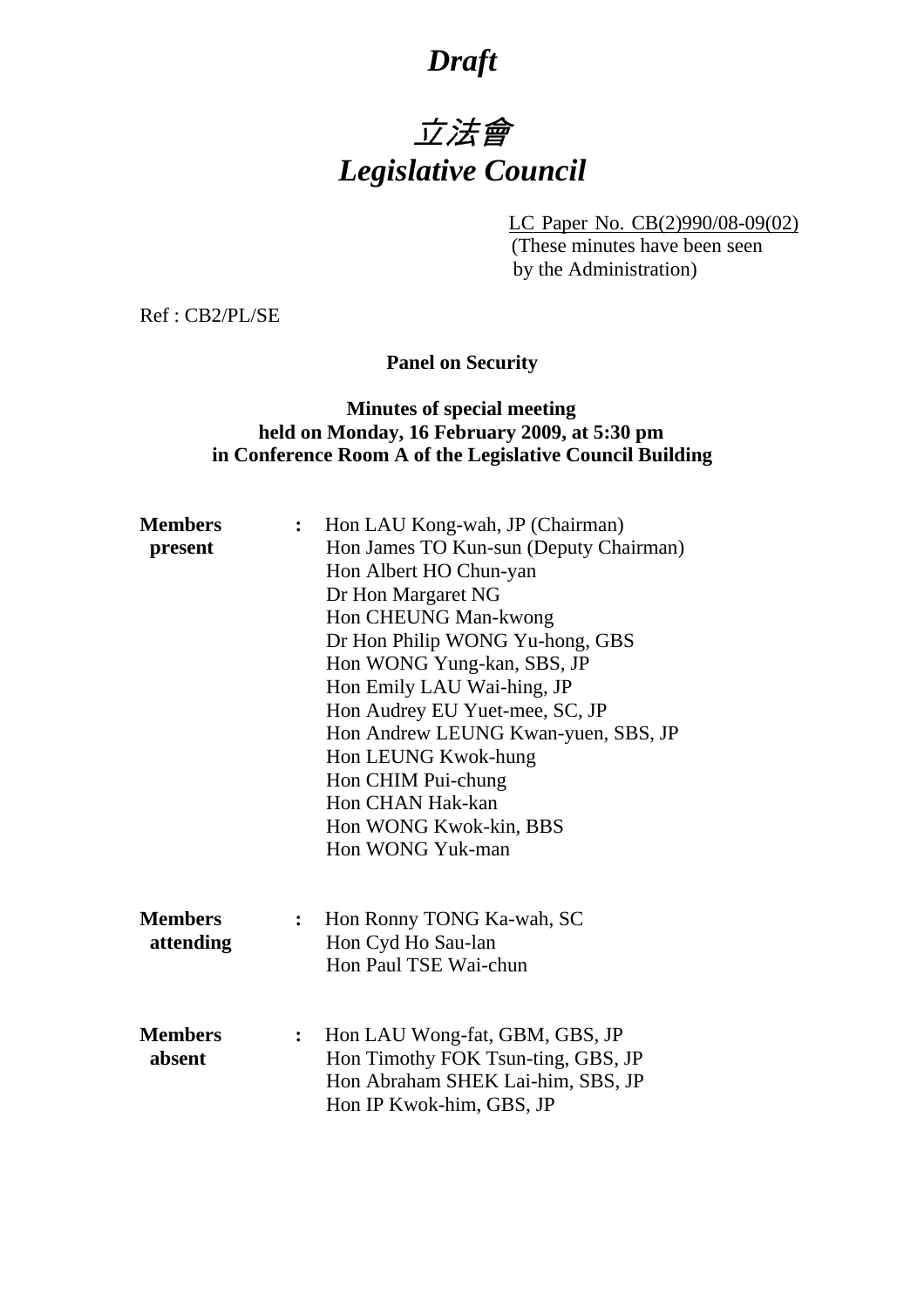| <b>Public Officers</b><br>attending |                | $:$ Item I                                                                  |
|-------------------------------------|----------------|-----------------------------------------------------------------------------|
|                                     |                | The Administration                                                          |
|                                     |                | Mr Ambrose LEE, IDSM, JP<br><b>Secretary for Security</b>                   |
|                                     |                | Ms CHANG King-yiu, JP<br>Permanent Secretary for Security                   |
|                                     |                | Mrs Jessie TING, JP<br>Deputy Secretary for Security                        |
|                                     |                | Mrs Apollonia LIU<br>Principal Assistant Secretary for Security             |
|                                     |                | Mr Ian WINGFIELD<br><b>Solicitor General</b><br>Department of Justice       |
|                                     |                | Mr Godfrey KAN<br><b>Senior Government Counsel</b><br>Department of Justice |
|                                     |                | <b>Independent Commission Against Corruption</b>                            |
|                                     |                | Mr Timothy TONG Hin-ming<br>Commissioner                                    |
|                                     |                | Mr Daniel LI Ming-chak, IDS<br>Deputy Commissioner and Head of Operations   |
|                                     |                | Mr Ryan WONG Sai-chiu, IDS<br>Director of Investigation (Government Sector) |
|                                     |                | Mr NG Ping-kwok, IMS<br>Acting Assistant Director/3, Operations Department  |
| <b>Clerk</b> in<br>attendance       | $\ddot{\cdot}$ | Ms Betty FONG<br>Chief Council Secretary (2) 2                              |
| <b>Staff</b> in<br>attendance       | ፡              | Mr LEE Yu-sung<br>Senior Assistant Legal Adviser 1                          |
|                                     |                | Miss Josephine SO<br>Senior Council Secretary (2) 1                         |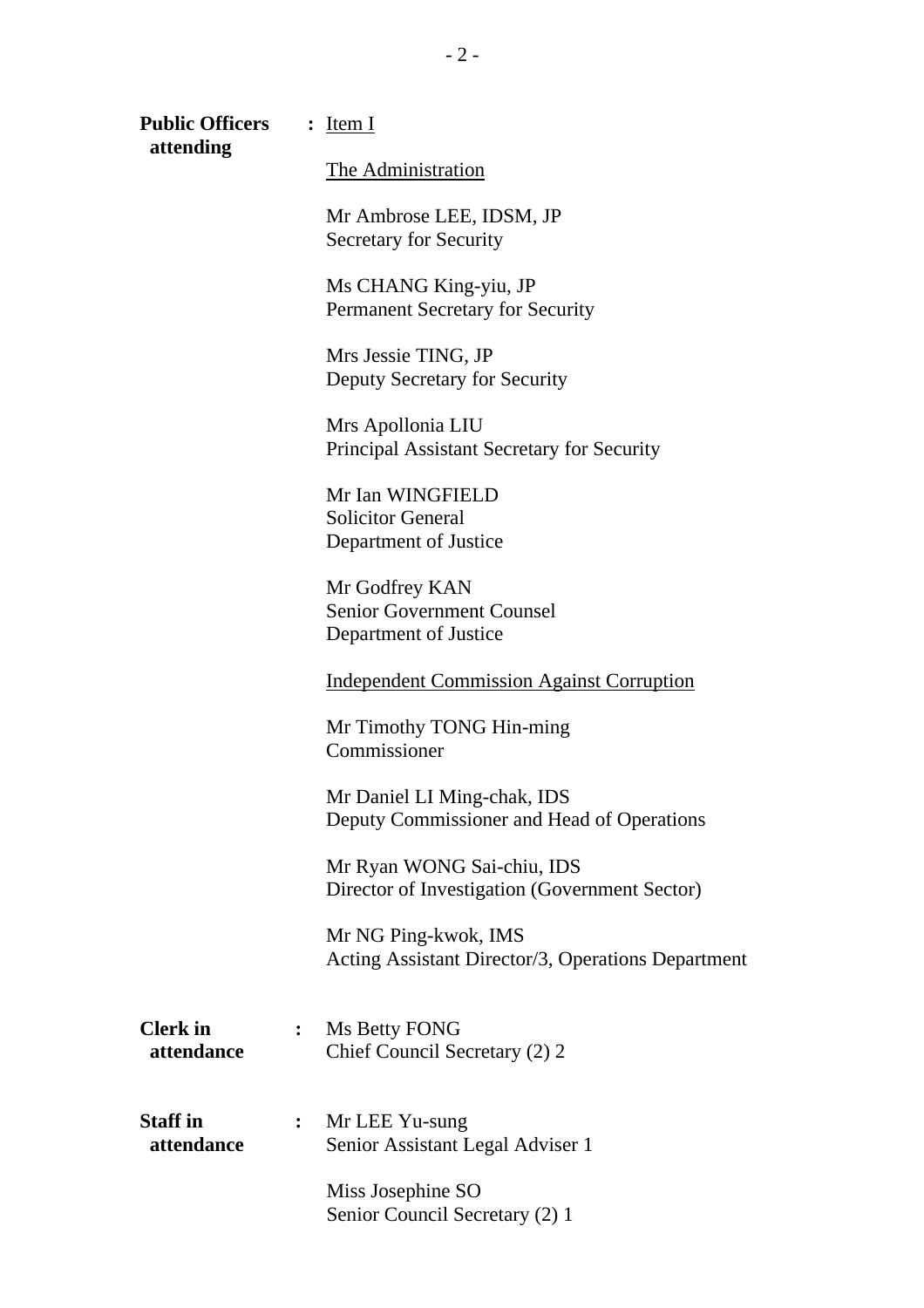Miss Helen DIN Legislative Assistant (2) 1

Action

**I. Results of study of matters raised in the Annual Report 2007 to the Chief Executive by the Commissioner on Interception of Communications and Surveillance**  (LC Paper Nos. CB(2)808/08-09(01), CB(2)861/08-09(01), CB(2)889/08-09(01))

Secretary for Security (S for S) briefed Members on the results of the Administration's study of matters raised in the Annual Report 2007 to the Chief Executive (the Report) by the Commissioner on Interception of Communications and Surveillance (the Commissioner).

(*Post-meeting note*: The speaking note of S for S was issued to members vide LC Paper No. CB(2)903/08-09(01) on 18 February 2008.)

2. At the invitation of the Chairman, Commissioner, Independent Commission Against Corruption (C/ICAC) and Head of Operations, ICAC (HO/ICAC) gave responses to issues raised in Chapter 5 of the Report which dealt with legal professional privilege (LPP) and journalistic material.

(*Post-meeting note*: The speaking notes of C/ICAC and HO/ICAC were issued to members vide LC Paper No. CB(2)907/08-09 on 18 February 2008.)

- 3. Members noted the following papers tabled at the meeting
	- (a) Speech delivered by the Commissioner at his briefing held in the morning of 16 February 2009; and
	- (b) Summary of the Commissioner's Annual Report 2007, which was distributed at the briefing on 16 February 2009.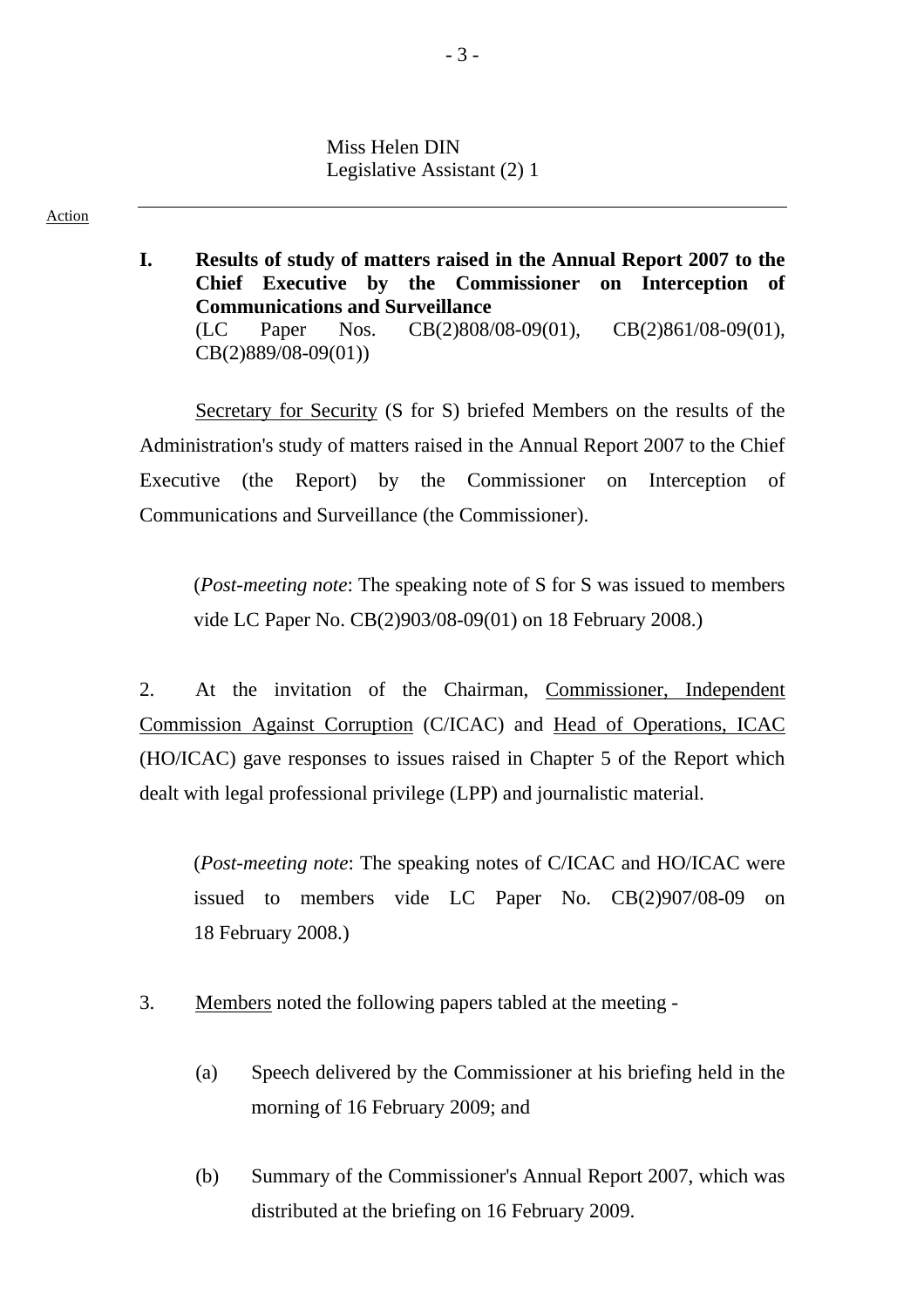(*Post-meeting note*: The above papers tabled at the meeting were issued to members vide LC Paper Nos.  $CB(2)903/08-09(02)$  &  $(03)$  on 18 February 2008.)

4. The Deputy Chairman recalled that at the briefing held in the morning of 16 February 2009 by the Commissioner on his Annual Report 2007, the Commissioner said that he had doubt about the integrity of individual officers of the law enforcement agencies (LEAs). Regarding those four cases reported by ICAC involving inadvertent obtaining of information which might be subject to LPP, the Commissioner had made some negative comments on officers concerned in their handling of LPP matters. Although there was no or insufficient evidence of any wilful or deliberate flouting of the requirements of the Interception of Communications and Surveillance Ordinance (ICSO) or deliberate destruction of records and evidence to avoid his inspection, the Commissioner had suspicion that something untoward might have occurred. The Deputy Chairman said that the four LPP cases mentioned in Chapter 5 of the Report had aroused grave concern in the community, including the legal sector, over ICAC officers' understanding of and compliance with the relevant requirements under ICSO. He considered that the incidents had, directly or indirectly, undermined public confidence in ICAC. He enquired whether measures would be taken to restore public trust and confidence in ICAC.

5. Director of Investigation (Government Sector), ICAC stressed that ICAC had long recognized the importance of protecting LPP, and that even before the enactment of ICSO, ICAC had established practice for handling LPP matters. He added that any alleged infringement of LPP was very serious in nature. It could be dealt with not only as a disciplinary matter but also a matter subject to the court's scrutiny. He cited a recent District Court case as an example of a challenge by the defence on alleged infringement by ICAC on LPP resulting in an application for a stay of proceedings. The legal challenge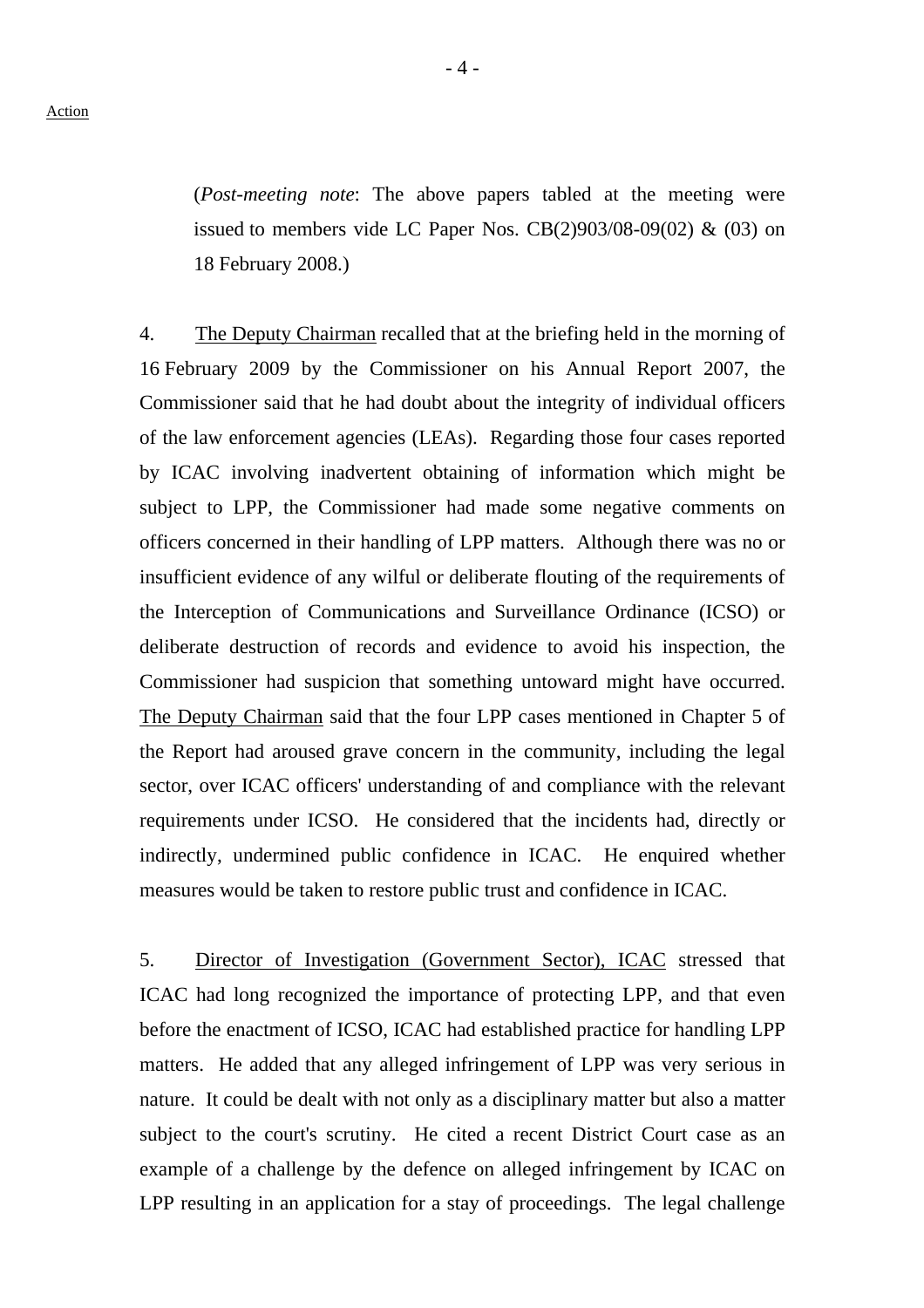had aroused public concern in view of the granting of the stay by the trial judge. Following the advice of the Department of Justice (DoJ), an application for a judicial review was sought and as a result, the Court of Appeal ruled that the case be reverted to the District Court for a retrial. The case was concluded with a finding that ICAC had not infringed LPP.

6. Mr Albert HO said that the Report revealed that there existed an attitude problem amongst LEA officers. He was surprised to note from the Report that in a written statement explaining the propriety of a case upon the Commissioner's request, an LEA officer seemed to consider that the course of action taken by the Commissioner amounted to a situation where little trust was placed on him and his subordinates in handling ICSO matters, that their professionalism was slighted and their precious time in performing their duties had been wasted for providing statements and information as required by the Commissioner. Expressing concern that LEAs and panel judges held different interpretations on a number of provisions in ICSO, Mr HO further quoted the case referred to in paragraph 5.22 of the Report and queried why C/ICAC disagreed with the Commissioner's views regarding the power of panel judge to revoke an authorization that had been granted. Mr HO agreed with the Commissioner's view that if C/ICAC questioned the power of the panel judge to revoke the prescribed authorization in the circumstances of the case concerned, C/ICAC should seek remedy from the court, such as to quash the panel judge's decision of revocation or his refusal to allow the continuance of the prescribed authorization or for a declaration of a proper interpretation of the statutory provision. His view was echoed by Dr Margaret NG.

7. Solicitor General (SG) responded that although the Report indicated that there was occasional disagreement between LEAs and the Commissioner on the proper interpretation of certain provisions of ICSO, such as whether the panel judge had the power to revoke a prescribed authorization upon receipt from the LEA concerned of a report (in the form of an REP-11 report) to him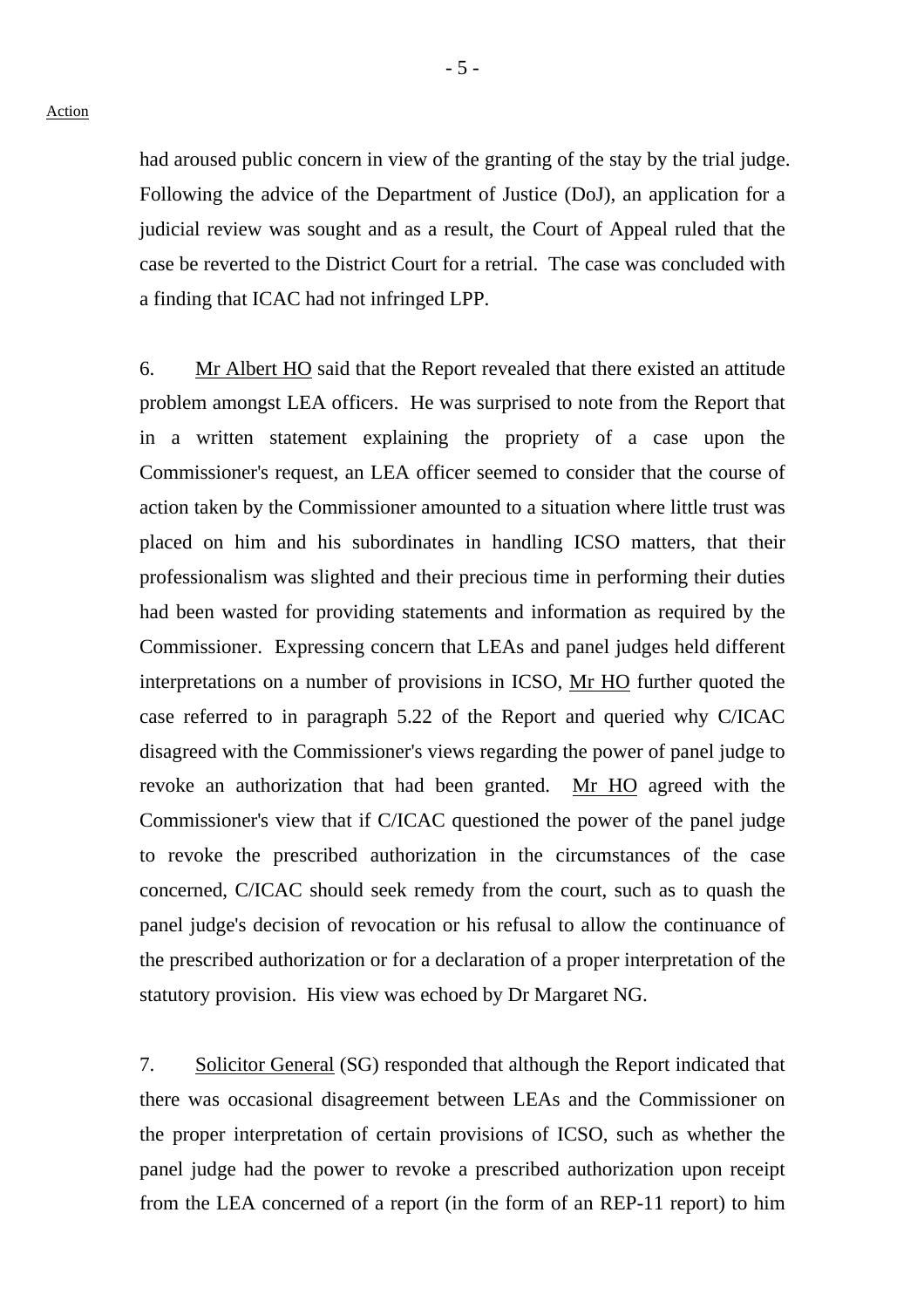on material change of circumstances, there was no question of LEAs being disrespectful to the rule of law. In the LPP case cited by Mr Albert HO, the LEA concerned had accepted the panel judge's view and discontinued the operation as soon as reasonably practicable.

8. S for S supplemented that notwithstanding the difference in views between the Administration and the Commissioner, LEAs had adopted pragmatic measures to address the Commissioner's concerns. As a matter of fact, for the recommendations made by the Commissioner to LEAs, the LEAs concerned had accepted them in full or proposed alternative improvement measures. The Security Bureau (SB) had also amended the Code of Practice (CoP) where appropriate.  $S$  for  $S$  further said that the Commissioner had stated in his Report that he was satisfied that LEAs were as a whole compliant with the ICSO requirements, and that they had been cooperative in assisting the Commissioner in the performance of his oversight and other functions under ICSO.

9. Noting that all the four LPP cases mentioned in Chapter 5 of the Commissioner's Report were associated with ICAC, Mr CHEUNG Man-kwong was concerned whether the incidents were caused by technical errors or inadvertent oversight of the officers concerned. Apart from taking disciplinary actions against those officers found to have acted inappropriately or breached the relevant requirements under ICSO, Mr CHEUNG queried whether the senior management of ICAC should be held responsible for the wrongdoings of individual officers.

10. Mr Ronny TONG expressed concern about how ICAC handled LPP matters. He said that the cases mentioned in Chapter 5 of the Commissioner's Report had given him an impression that ICAC was actually challenging the rule of law, the power of panel judges and the views of the Commissioner. Mr TONG shared the concern of Mr CHEUNG Man-kwong as to whether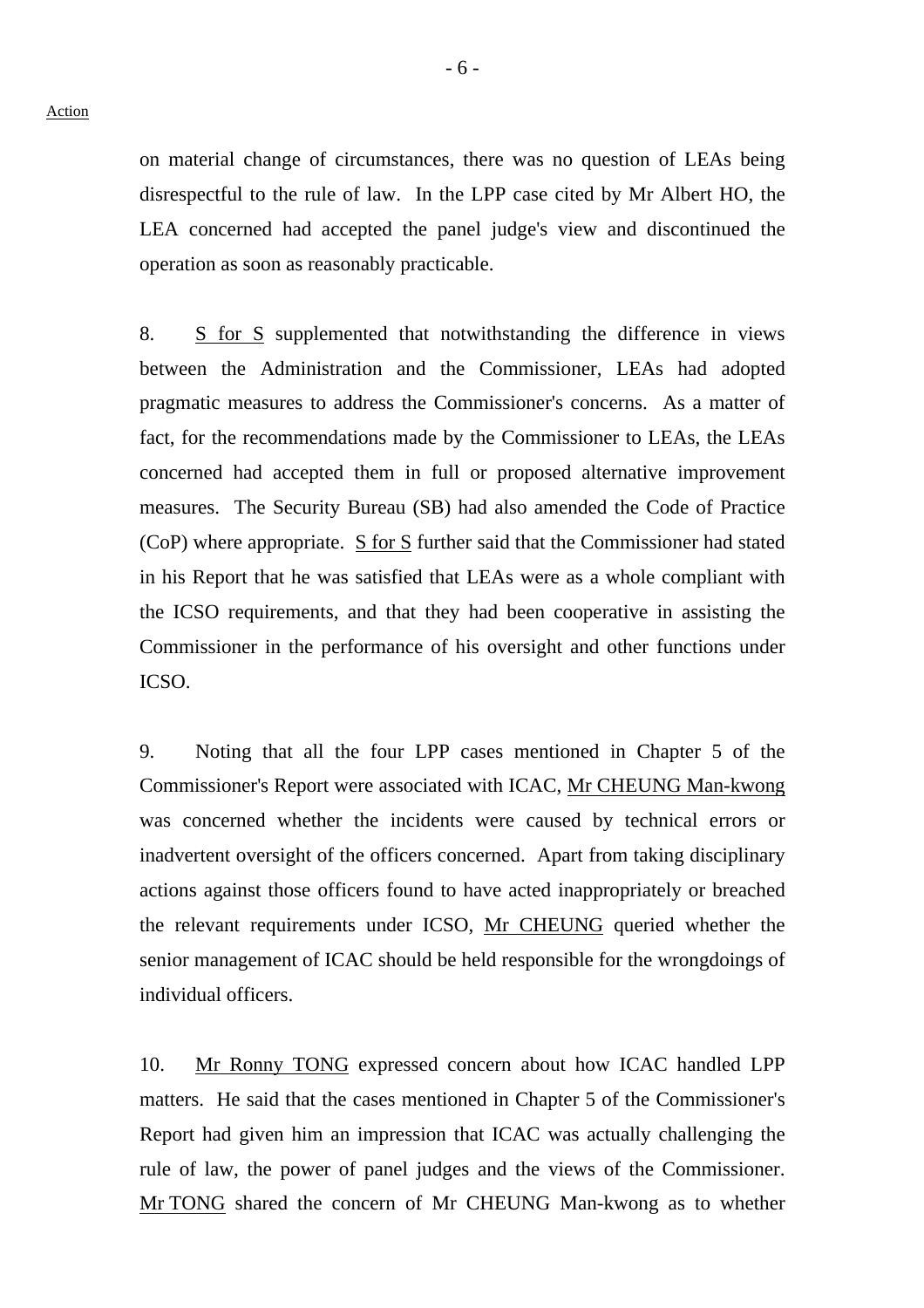C/ICAC should bear the ultimate responsibility for the failure to observe the principle of protecting LPP. He enquired whether disciplinary actions had been taken against those staff for non-compliance with the relevant requirements under ICSO.

11. In response, C/ICAC and Acting Assistant Director/3, ICAC made the following points -

- (a) section 59(2)(b) of ICSO and paragraphs 124 and 169 of CoP required that any intercepted product that contained information that was subject to LPP should be destroyed as soon as reasonably practicable. Since the implementation of ICSO, ICAC had issued internal instructions on interception of telecommunications operations, including a destruction policy in accordance with the relevant requirements under ICSO;
- (b) ICAC attached great importance to full compliance of its staff with the relevant statutory provisions under ICSO. It was noteworthy that ICAC notified the Commissioner on its own volition of those four cases involving materials that might be subject to LPP. This showed that ICAC had no intention to cover up any facts;
- (c) with regard to LPP Case 1, the legal issue and the sequence of events leading to the submission of a section 53 report (providing information to the Commissioner) as opposed to section 54 report (reporting on non-compliance) by ICAC to the Commissioner were given in paragraphs 5.14 to 5.23 of the Report. Seven months elapsed between the time the Commissioner made a request to ICAC for submitting a report under section 54 and the time ICAC submitted the report to the Commissioner under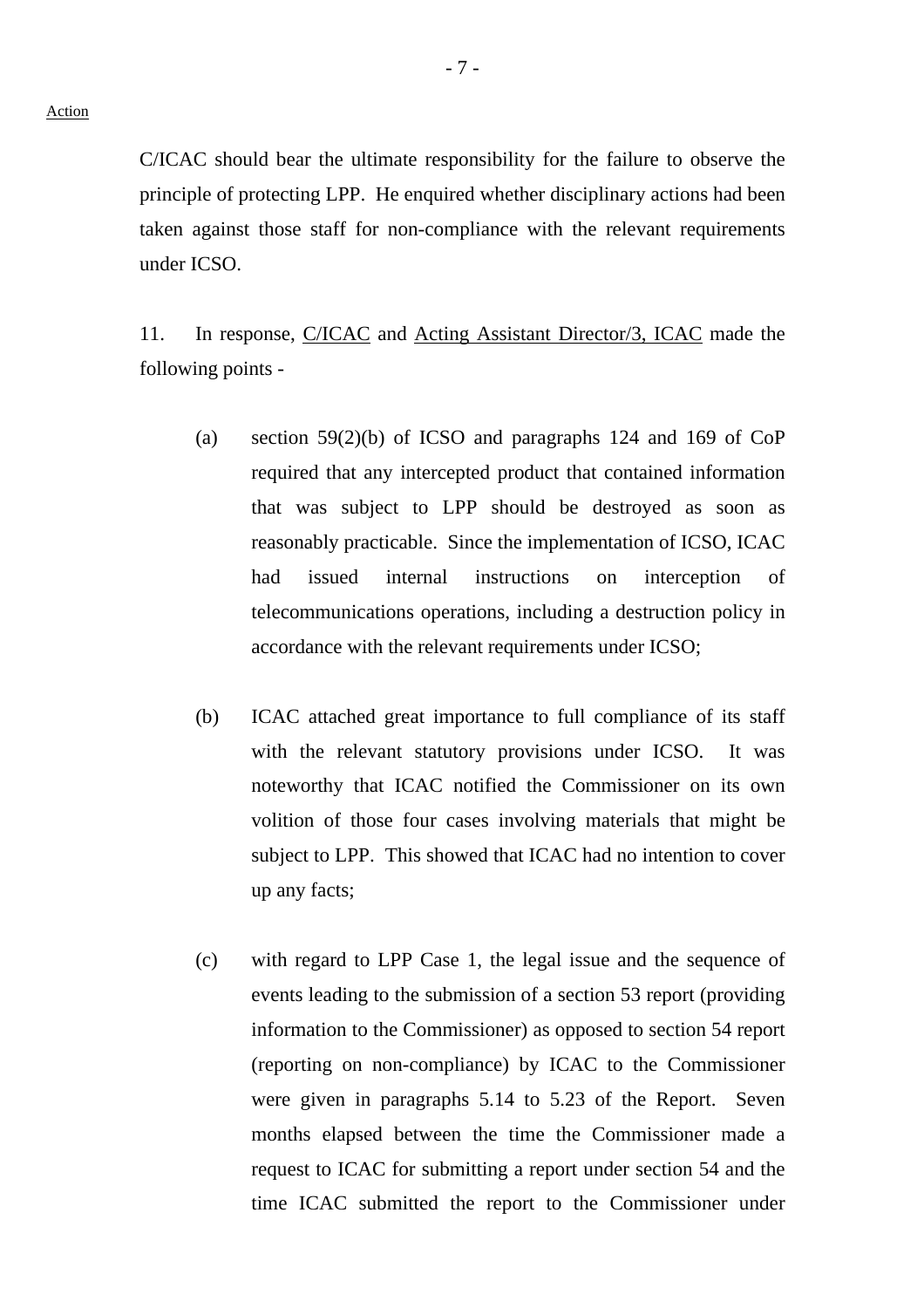Action

section 53. Much of the delay was caused by the inability of the parties concerned to reach an agreement as to whether the panel judge had inherent power to revoke a prescribed authorization after ICAC's submission of a REP-11 report. In the end, a case report under section 53 was submitted to the Commissioner in January 2008. ICAC regretted the inconvenience caused to the Commissioner. However, such delay was not the cause of the destruction of the intercepted product and related records required by the Commissioner. The intercepted product and related records had already been destroyed on 22 March 2007 in accordance with the prevailing destruction policy, just before the Commissioner first raised the issue during his inspection visit to ICAC on 28 March 2007 and long before his subsequent request on 13 June 2007 for ICAC to submit a report of non-compliance under section 54;

- (d) ICAC's destruction policy on intercepted product and related records was formulated based on the relevant requirements under ICSO and the principle of protection of privacy and minimization of intrusion. The circumstances in which the destruction of the relevant records in LPP Cases 2 and 3 took place were commented upon by the Commissioner in Chapter 5 of his Report. ICAC regretted the way certain ICAC officers had conducted themselves in the circumstances which appeared to be unsatisfactory;
- (e) the Commissioner had commented on the performance of individual ICAC officers in their handling of matters relating to information that might be subject to LPP, and how they responded to subsequent enquiries conducted by the Commissioner. ICAC respected these comments and had taken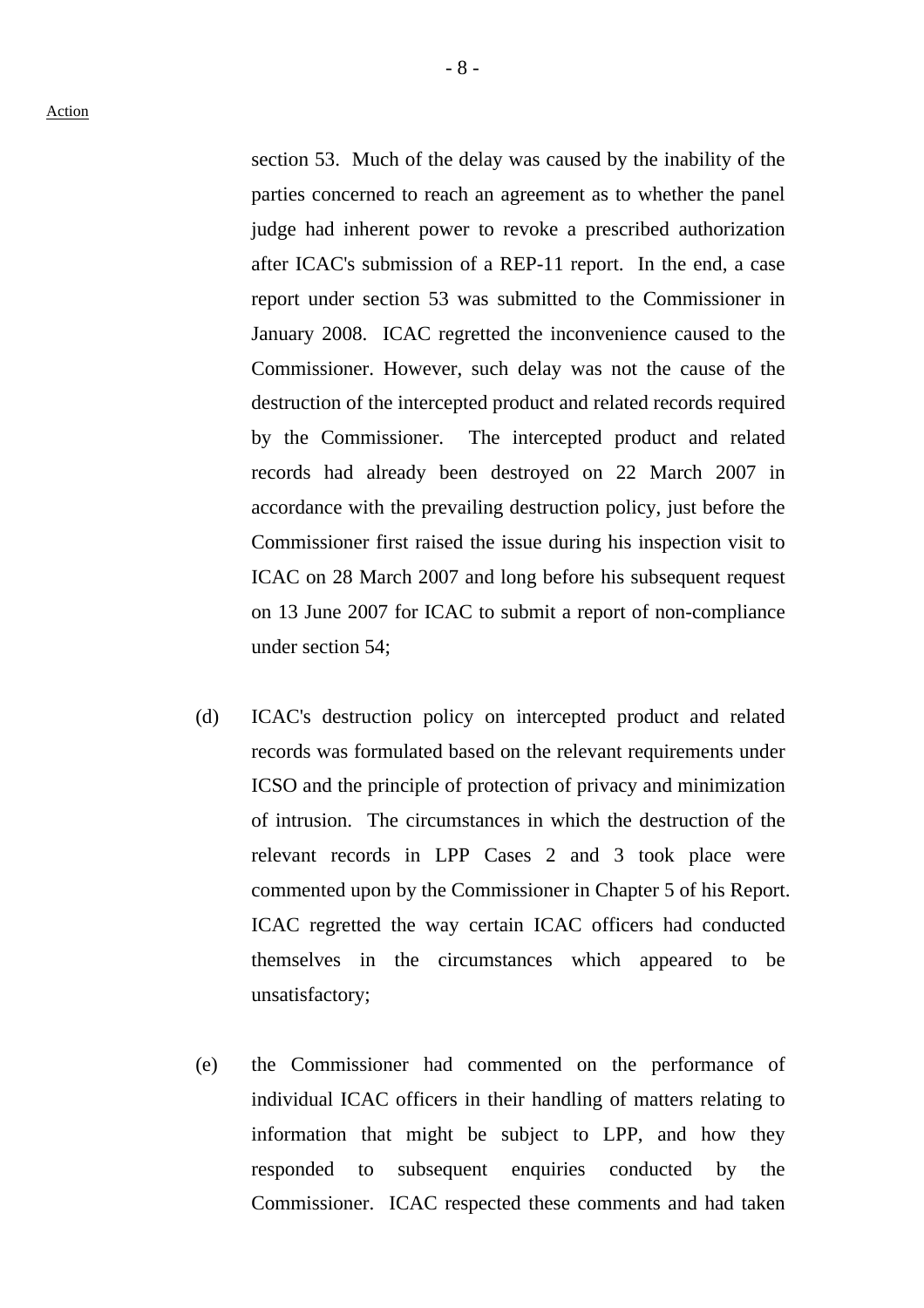appropriate actions to ensure strict compliance with the law and full co-operation with the Commissioner in the performance of his statutory duties. The actions taken included intensified training for the officers and improvement of operation procedures, and, where appropriate, disciplinary and administrative actions against those found to have acted inappropriately or breached the relevant requirements under ICSO and the internal guidelines. The senior management of ICAC would not evade responsibility and would discuss with the officers concerned on ways to improve their performance; and

(f) the inadequacies identified in LPP Cases 1 to 3 were glitches at the initial stage of the implementation of the ICSO regime. The Commissioner observed that the handling of the fourth or last LPP case in the Report demonstrated that such initial glitches had been rectified.

12. Mr Ronny TONG expressed disappointment with ICAC's response. He stressed that revocation of authorizations was expressly provided for in ICSO. He could not subscribe to ICAC's view that any ongoing operation after the revocation of the prescribed authorization by the panel judge was not unauthorized and did not amount to an irregularity. He said that he was very disappointed with this attitude of ICAC to get round the issue.

13. Responding to Mr Ronny TONG's enquiry about the case mentioned in paragraphs 5.46 to 5.48 of the Report, Acting Assistant Director/3, ICAC said that ICAC admitted that the relevant Summaries should be preserved for inspection by the Commissioner. It regretted that the destruction of the Summaries and the recorded intercept product had rendered the Commissioner unable to perform his oversight function. C/ICAC held the view that the responsible officer had misunderstood the Commissioner's requirement that all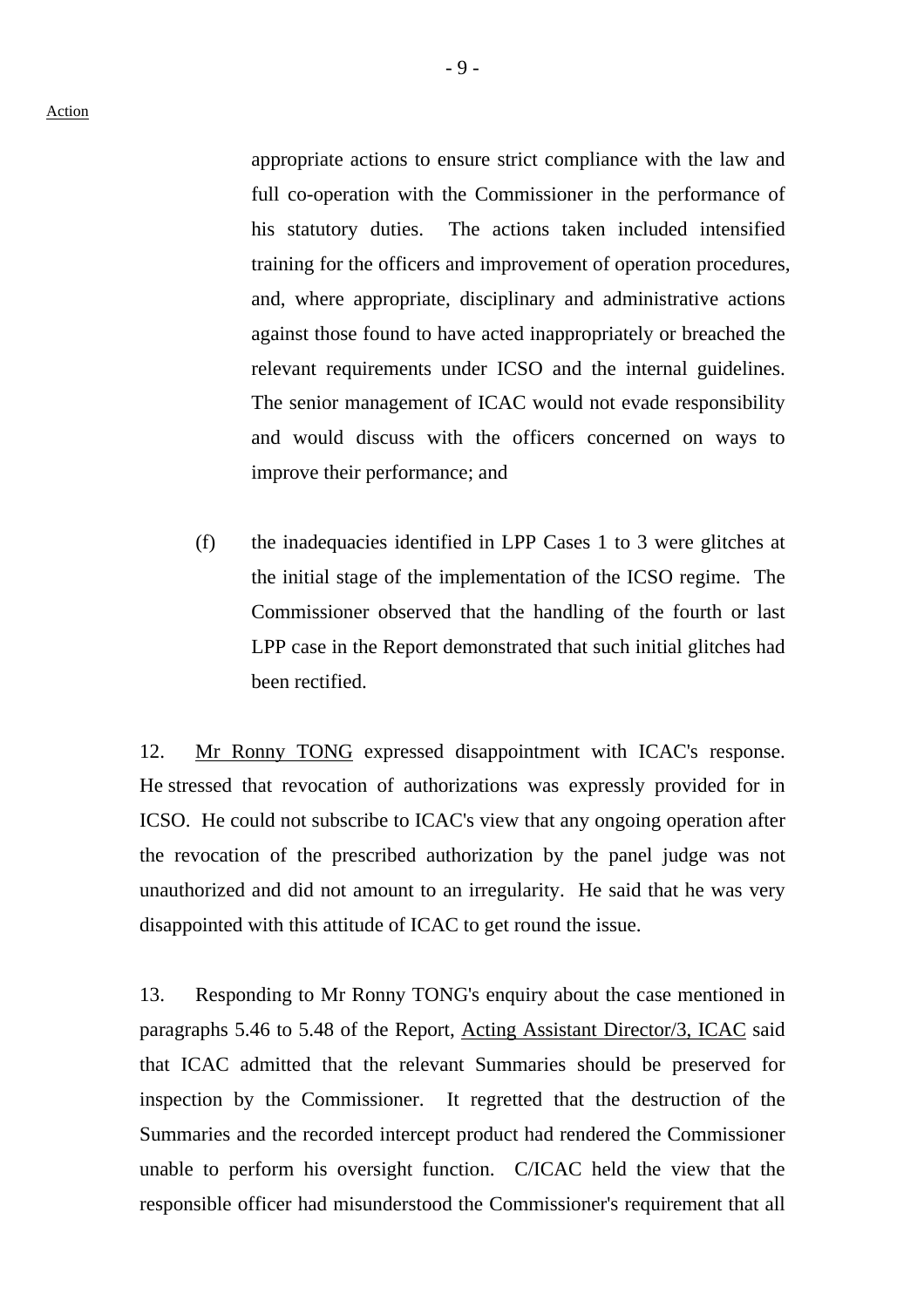records including the recorded intercept product should be preserved. C/ICAC considered that where in doubt, the officer concerned should take the initiative to verify what the Commissioner's requirements entailed. The officer was unprofessional in handling the case. He was subsequently given appropriate advice by C/ICAC and another senior officer.

14. Noting that all cases of inadvertent obtaining of information which was or might have been subject to LPP were reported by ICAC of its own accord, Ms Audrey EU asked whether other LEAs had cases of irregularities and incidents.

15. S for S responded that he noted from the Report that in 2007, the Commissioner had received four reports of inadvertent obtaining of information which was or might have been subject to LPP. S for S pointed out that the checks and balances built into the ICSO regime had struck a balance between protecting privacy and LPP, while allowing LEAs to carry out covert operations for the prevention and detection of serious crimes and protection of public security in warranted circumstances. SB would continue to play the co-ordinating role, facilitating the sharing of experience among LEAs concerned in implementing the requirements of ICSO and the resolution of issues that had implications across LEAs.

16. Ms Audrey EU said that she saw no reason why ICAC destroyed the Summaries in respect of LPP cases. She asked whether the Summaries were required to be preserved for the Commissioner's review under paragraph 120 of CoP. She further questioned why the Summaries prepared in respect of LPP Cases 2 and 3 were destroyed on 11 and 13 December 2007 and on 12 December 2007 respectively, ahead of their due dates for destruction under ICAC's policy and shortly after receipt of the Commissioner's letters of 10 December 2007 and 11 December 2007 requiring ICAC to retain all relevant records, including Summaries, to facilitate his investigation. As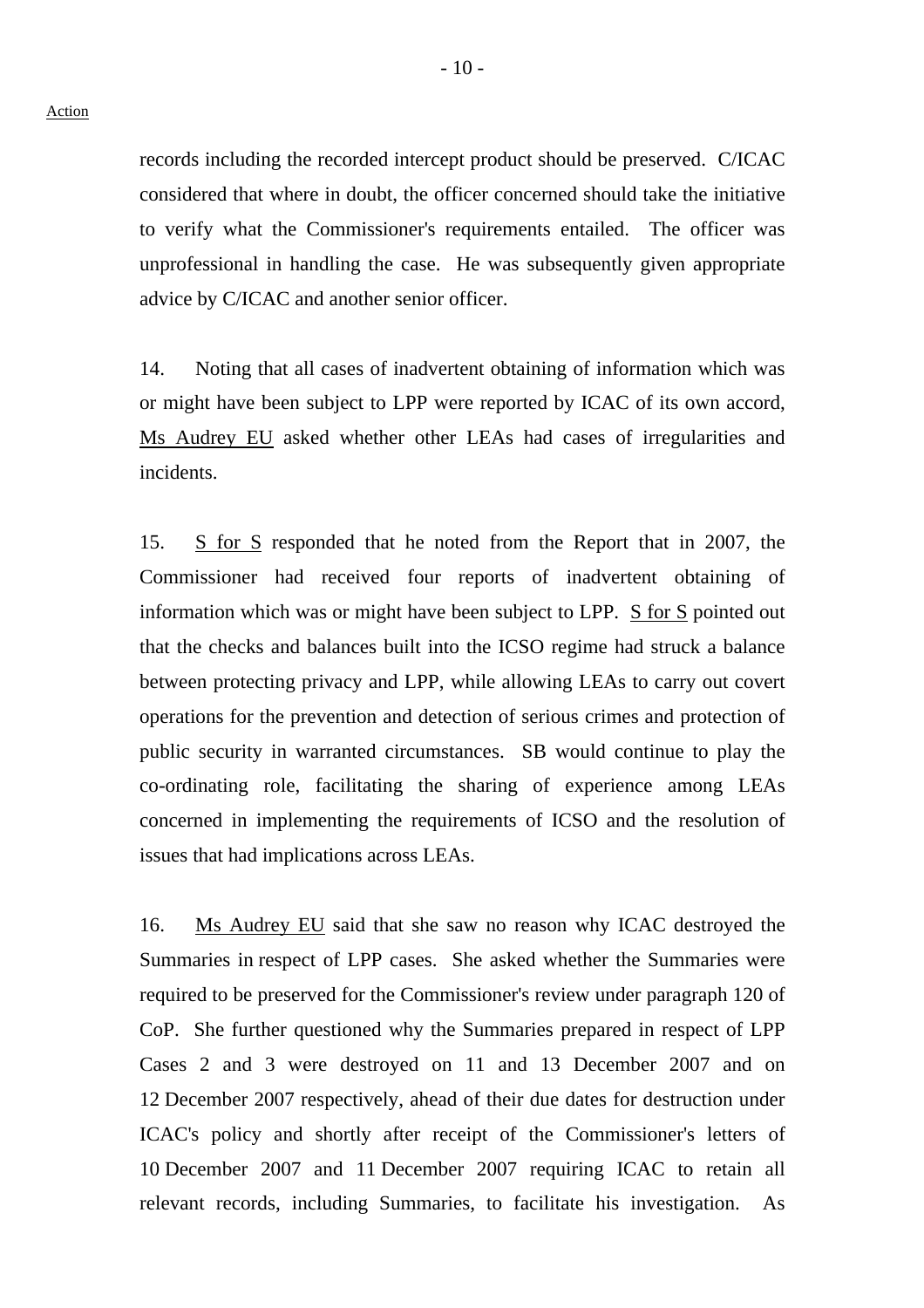regards the officers who had destructed the documents in connection with the cases in question, Ms EU asked whether any disciplinary action had been taken against them.

17. Acting Assistant Director/3, ICAC and Director of Investigation (Government Sector), ICAC responded that -

- (a) section 59 of ICSO provided safeguards for protected products, including those containing information subject to LPP. While the head of department was required to make arrangements for any protected product containing LPP information and obtained from interception of telecommunications be destroyed as soon as reasonably practicable, C/ICAC had issued internal guidelines concerning the destruction of protected product containing LPP information. Records generated from the protected product including the Summaries were subject to the same restriction and protection as the protected product;
- (b) in LPP Cases 2 and 3, the Summaries were destroyed in December 2007 since ICAC's destruction policy required them to be destroyed by late December 2007. Officers processed the destruction before the deadline so as to minimize the chance of failing to cause the destruction in time according to internal instruction. It was a coincidence that the destruction of intercepted products and relevant records took place on the days right after the Commissioner requested that the records should be preserved for his investigation; and
- (c) as stated earlier, ICAC regretted that some ICAC officers had conducted themselves in an unsatisfactory manner. The officer had misunderstood the Commissioner's requirement that all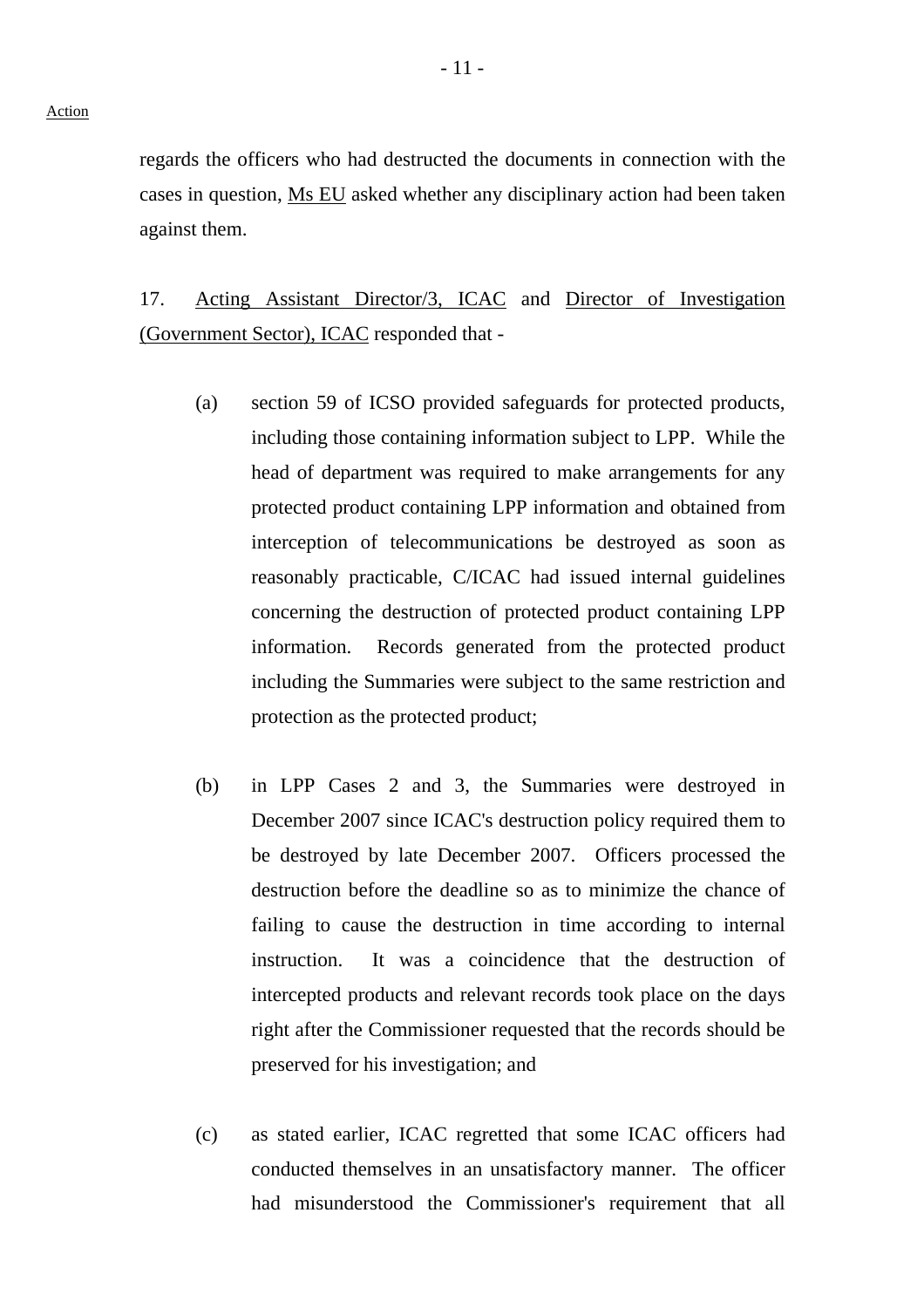records including the recorded product of interception should be preserved. C/ICAC held the view that if the officer was in doubt, he should take the initiative to verify what the Commissioner's requirements entailed. The officer concerned was subsequently given appropriate advice by C/ICAC and Director of Investigation (Government Sector), ICAC. This officer had also been re-deployed to undertake other duties that were not related to interception/covert operations.

18. Dr Margaret NG noted with concern that the Commissioner had made quite a number of negative comments about ICAC's handling of ICSO matters, in particular the protection of LPP information. She said that the Basic Law provided that Hong Kong residents should have the right to confidential legal advice. She also recalled that during the scrutiny of the Interception of Communications and Surveillance Bill, in response to the concern raised by members of the relevant Bills Committee about the protection of LPP, the Administration had undertaken to put in place safeguards for LPP. She was disappointed that ICAC had acted according to its own interpretation of the law and ignored the Commissioner's views regarding the authority of panel judge to revoke a prescribed authorization. She questioned whether the system of checks and balances had collapsed.

- 19. In response, S for S and SG made the following points
	- (a) the Administration did not subscribe to the view that the system of checks and balances had collapsed;
	- (b) the Commissioner had stated in the Report that he was satisfied that LEAs were on the whole compliant with the requirements of ICSO, and that LEAs had been co-operative in assisting him in the performance of his oversight functions;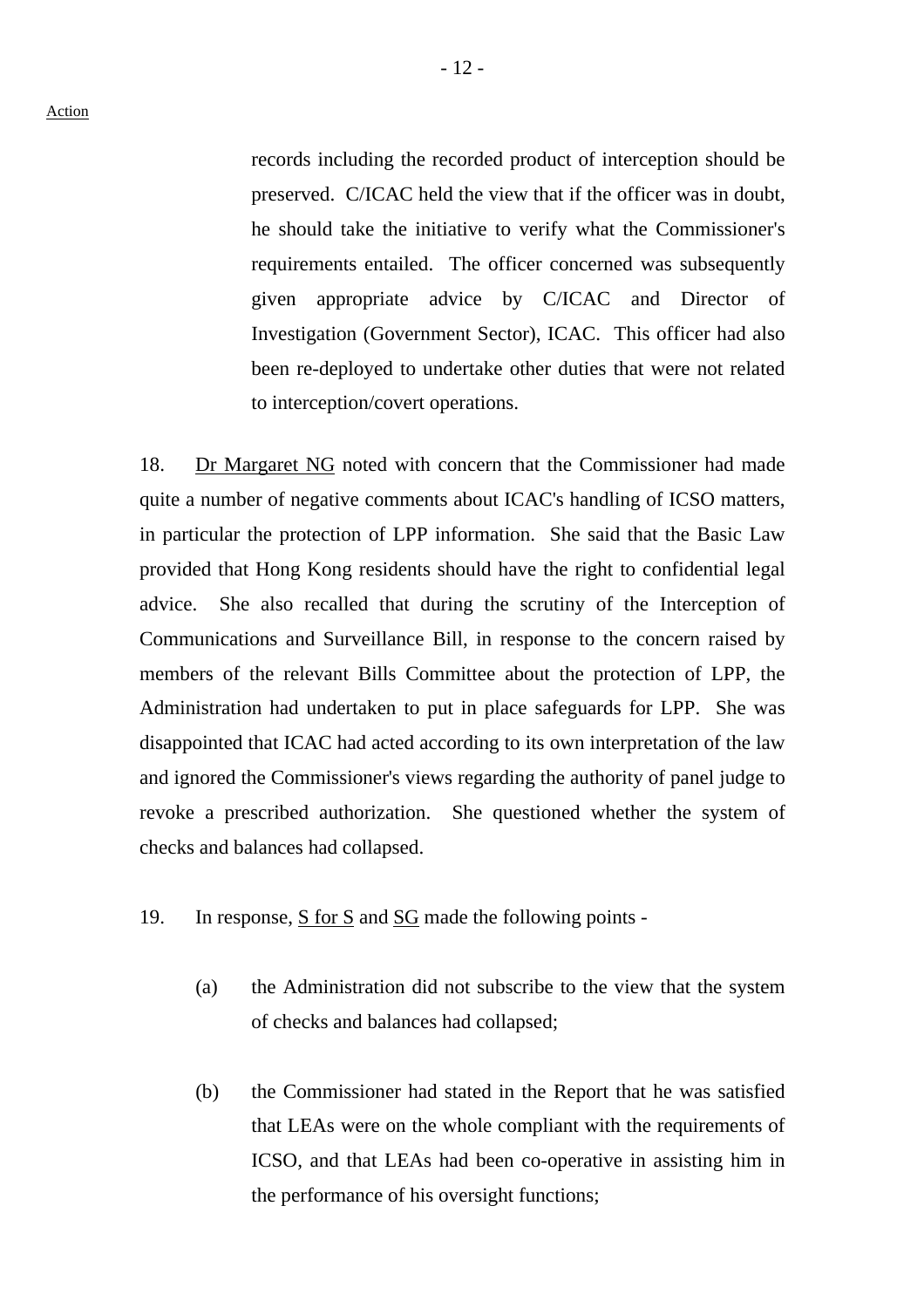- (c) although there were some instances of non-compliance with the requirements of ICSO by individual officers of LEAs, such noncompliance was mainly due to inadvertence, or the lack of thorough understanding of or familiarity with the relevant requirements of the Ordinance. While the Commissioner identified some inadequacies in individual LEA officers in their handling of suspected LPP cases, he considered that such inadequacies were glitches at the initial stage of the implementation of the ICSO regime;
- (d) regarding the power of panel judge to revoke an authorization, although SB and LEAs held a different view, there was no question of the Administration turning a deaf ear to the panel judges' views and the Commissioner's comments and recommendations. While LEAs had already accepted the suggestions made by the Commissioner, the Administration had amended CoP where appropriate to address the issues identified in the Report; and
- (e) as some of the Commissioner's recommendations arose from different interpretations of certain provisions in ICSO, the Administration would consider those recommendations in detail when it conducted the comprehensive review of ICSO after the second full-year report of the Commissioner was available. The review would provide an opportunity for the Administration to identify further legislative improvements to ICSO.

20. Ms Emily LAU considered that ICAC should be mindful of the need to protect LPP in carrying out interception or surveillance operations, as failure to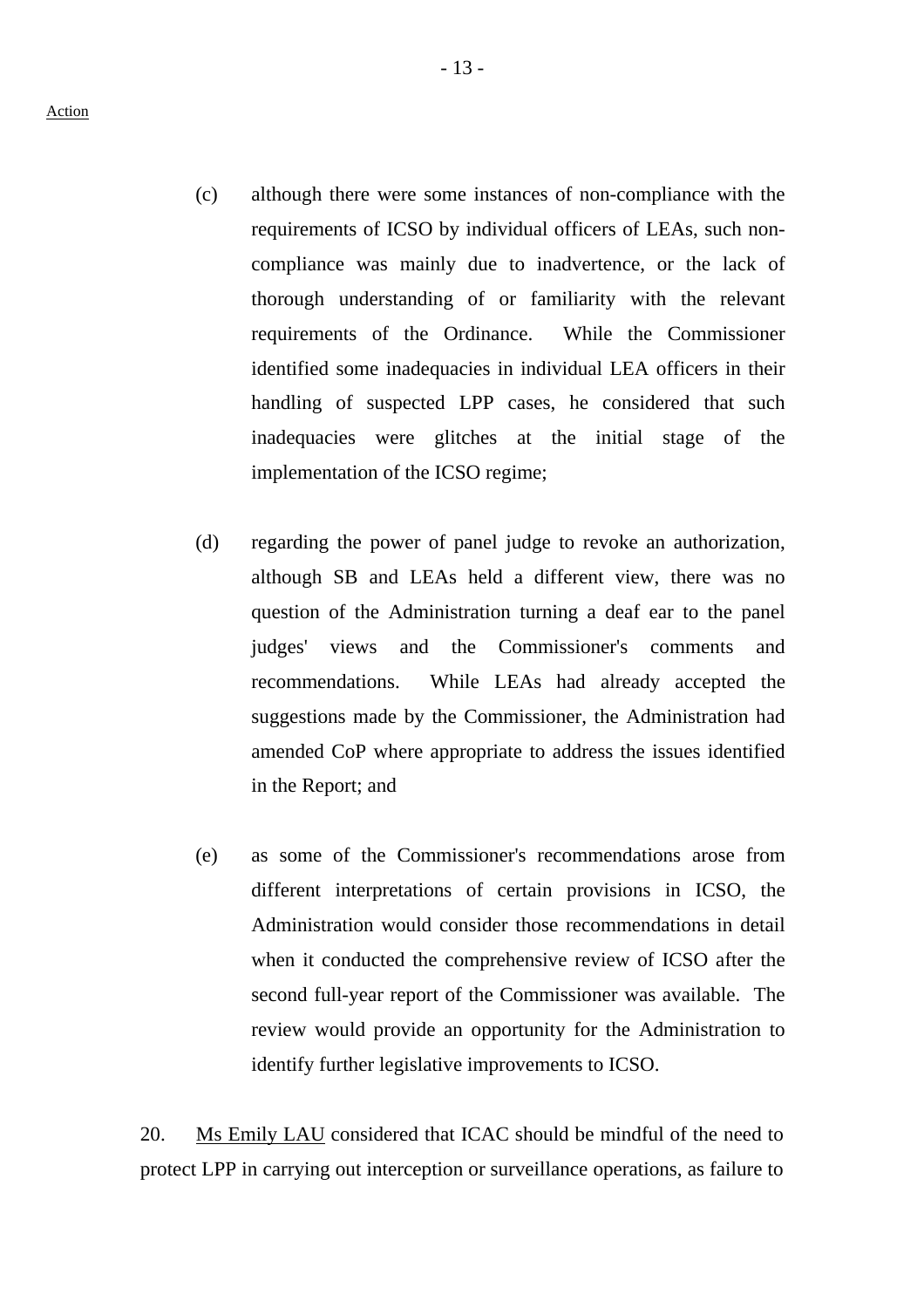## Action

ICAC

observe the requirements of ICSO regarding the handling of LPP would have an adverse impact on ICAC's reputation. Noting that many of the issues raised in the Report were not addressed yet, she enquired about the Administration's plan in implementing the Commissioner's recommendations, in particular measures to tackle the differences in interpretation between panel judges and law enforcement officers. She requested ICAC to provide information on disciplinary actions taken against those officers found to have acted inappropriately or breached the relevant requirements under ICSO, including the number and ranking of the staff involved and the level and form of penalties imposed.

21. S for S responded that differences in the interpretation of provisions in legislation were not uncommon, and he noted that fewer differences had emerged in 2007 compared to the previous year. The Administration would consider the Commissioner's recommendations arising from different interpretations of certain provisions of the legislation when it conducted the comprehensive review of ICSO after the second full-year report of the Commissioner was available. In the interim, LEAs had adopted pragmatic measures to address the Commissioner's concerns and resolve the differences.

22. Mr LEUNG Kwok-hung said that he remained unconvinced that LEAs complied fully with the requirements under ICSO. He could not understand why ICAC destroyed the Summaries ahead of their due dates for destruction, and had reasons to suspect that something untoward might have occurred in respect of the LPP cases reported by ICAC. Given the problems identified in the Commissioner's Report, Mr LEUNG questioned whether the Bills Committee on Interception of Communications and Surveillance Bill had gone through thorough deliberation on relevant issues, including appointment of panel judges, protection of LPP and use and destruction of LPP products.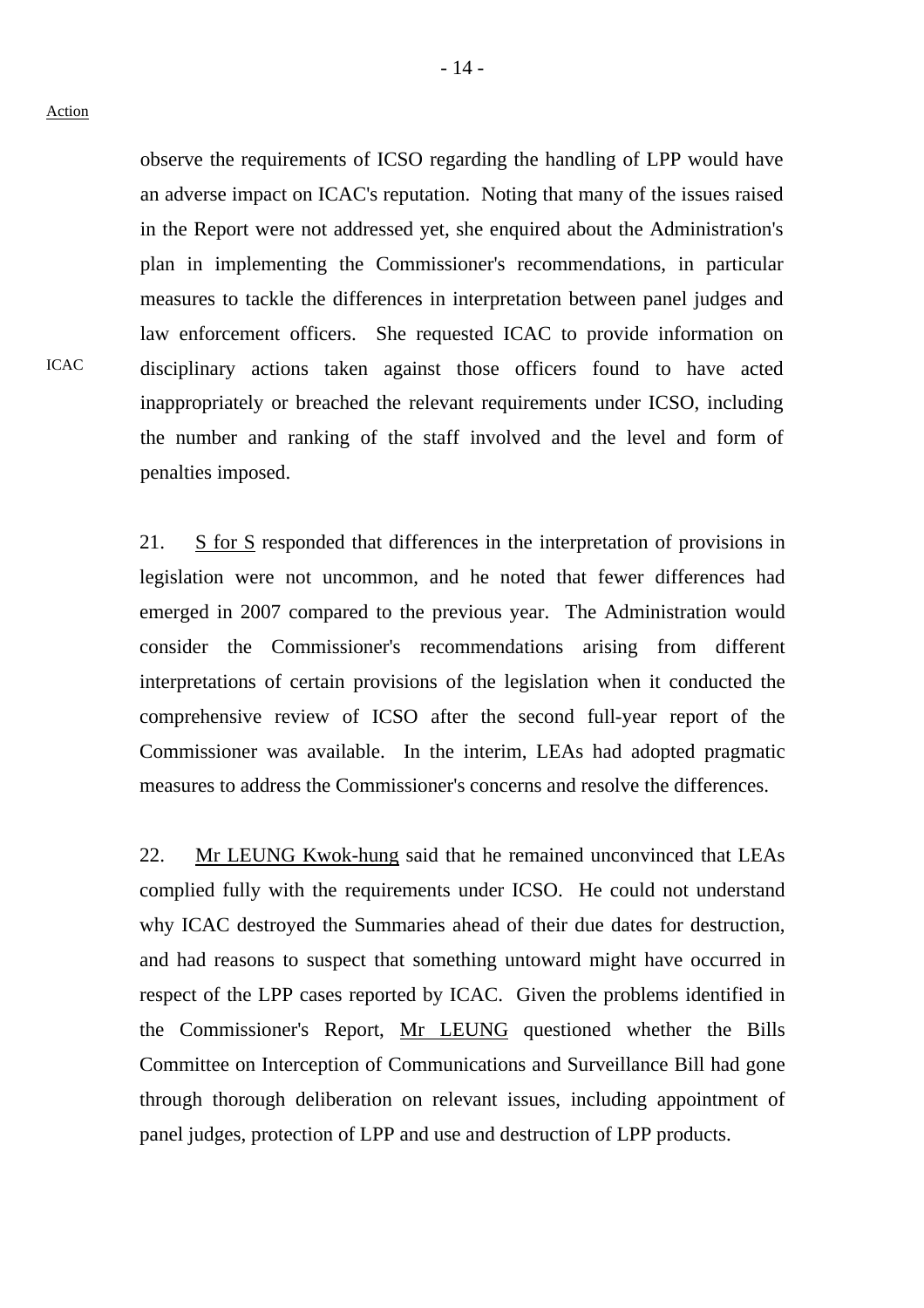23. In response to the question raised by Mr LEUNG Kwok-hung, the Chairman replied in the affirmative and advised that members might refer to the report of the Bills Committee for details of the discussion.

24. S for S pointed out that the proposals to appoint panel judges and a Commissioner were in line with the recommendations made in the Law Reform Commission report on the regulation of the interception of communications published in 1996. The Administration had also made reference to the experience of other common law jurisdictions. S for S said that with the parties concerned gaining more experience, the whole regime under ICSO had operated more smoothly in the report period, i.e. the year of 2007. He stressed that the Administration and LEAs had no intention of being disrespectful to the panel judges or the Commissioner.

25. Mr WONG Yuk-man expressed strong dissatisfaction with the way the senior officers of ICAC responded to questions raised by Members. He said that he was frustrated with their disrespectful attitude. He shared Mr Ronny TONG's concern as to whether ICAC respected the rule of law in discharging its duties.

26. In response, Director of Investigation (Government Sector), ICAC stressed that integrity, professionalism, respect for the rule of law and the rights of citizens were core values upheld by ICAC. He said that ICSO was a new statutory regime governing the conduct of covert operations including telecommunications interception and the scrutiny by the Commissioner over such operations. As already pointed out in the Report by the Commissioner, there were a number of legal issues requiring clarification, possibly through legislative amendment. When in doubt, the ICAC would seek legal advice from DoJ. For ICSO-related issues that had service-wide implication on law enforcement, ICAC would consult SB.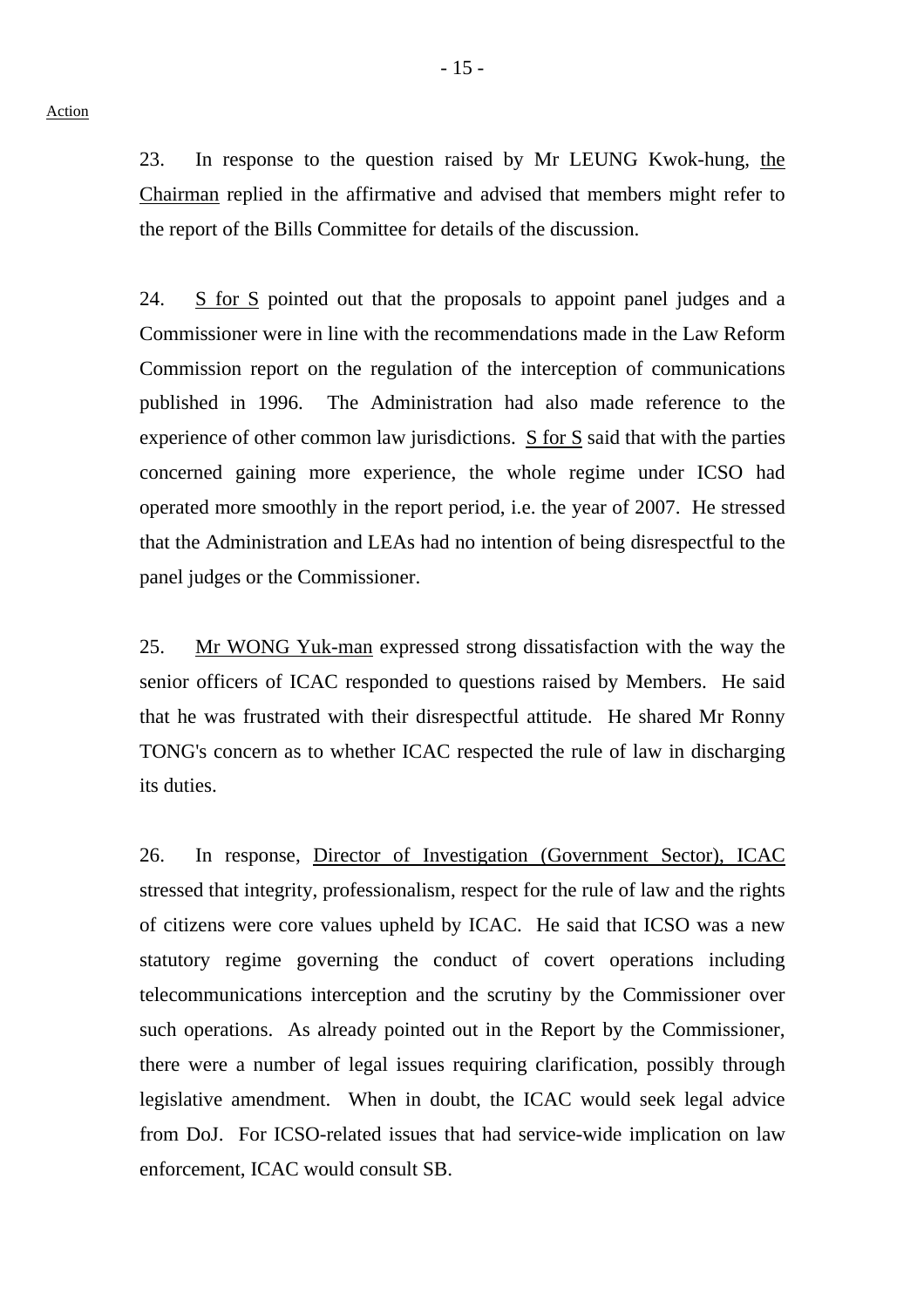27. Ms Cyd HO questioned whether the reports of irregularity mentioned in the Commissioner's Report represented only the tip of an iceberg. She considered that the Administration should conduct a comprehensive review on ICSO without further delay. The review should cover the authority for authorizing all interception of communications and Type 1 surveillance operations, which was now vested in one of the three to six judges of the Court of First Instance appointed by the Chief Executive as panel judges.

28. S for S noted the suggestion and replied that the Administration would take into account the views expressed by Members in the comprehensive review of the Ordinance.

29. The Deputy Chairman held the view that without sufficient safeguards against abuse, there could be a temptation for law enforcement officers to listen to LPP communications even though they knew that they could not retain the communications or use them in court. He suggested that consideration should be given to engaging an independent party, such as the Office of the Commissioner on Interception of Communications and Surveillance, to be responsible for listening to interception product. In his opinion, this measure would serve as a safeguard against LEAs since staff members of the Commissioner's Office would screen out any LPP information before passing it to the investigators for their retention. The Deputy Chairman was also concerned whether LEAs might stop reporting cases of irregularities to the Commissioner for fear of attracting criticism.

30. S for S said that he did not accept the Deputy Chairman's remarks as they were mere surmise and were an insult to LEAs.

31. Members agreed that the Panel should continue discussion with the Administration and ICAC at a future meeting.